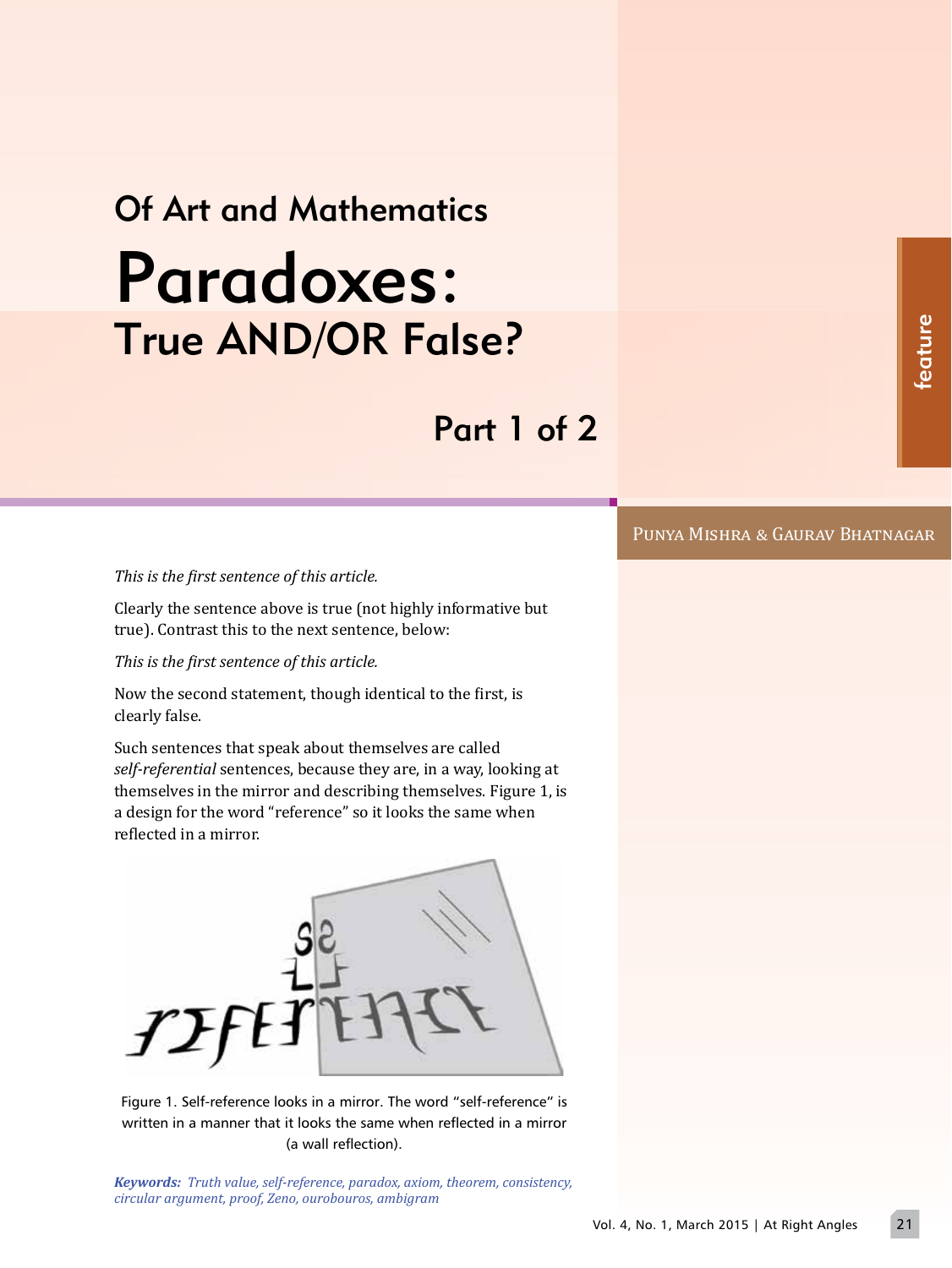

Figure 2. An ambigram for Paradox, the subject of this column

Such self-referential sentences sometimes lead to paradoxes, and paradoxes are the topic of this article. As usual we use the medium of ambigrams to communicate some of these paradoxical ideas (see Figure 2 for an ambigram of Paradox). And we produce some graphical paradoxes of our own for you to think about.

## **Mathematical Truth**

To understand what self-referential statements have to do with mathematics we need to get a bit deeper into what mathematicians mean by the words *true* and *false*. A mathematical theory consists of a large number of statements. There are two special types of true statements in any mathematical theory–axioms and theorems.

For example, consider the development of plane geometry. We begin with certain axioms

(such as: given a line and a point not on the line, there is exactly one line through that point parallel to the given line). Axioms are all considered to be true. Now by following the rules of logic, from Axioms one *proves* some other statements that are called theorems. If the proof is valid, we say the theorem is true. For example, a theorem is: The sum of three angles of a triangle is equal to two right angles. Each theorem is proved using the axioms, or the previously proved theorems. Figure 3 includes an ambigram of the word "axiom" that is then used over and over again to create an ambigram of the word "theorem."

Each statement in this theory is either true or false—it cannot be both, otherwise there will be a contradiction. And we will see shortly that contradictions are not allowed in mathematics.



Figure 3. Rotational ambigrams for the words "axiom" and "theorem"' – except that the word "theorem" is both an ambigram and constructed from the multiple axioms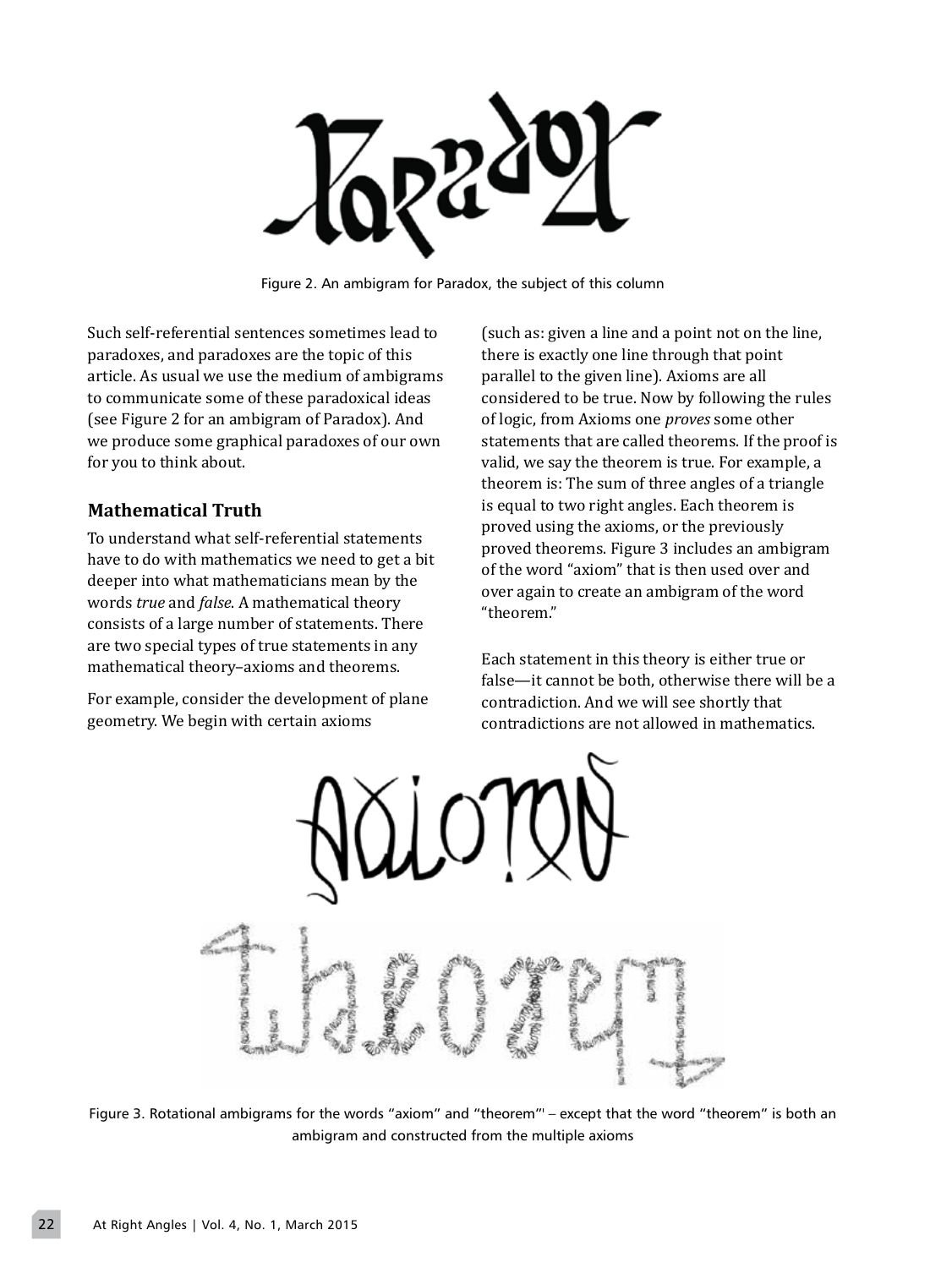

In this theory, the axioms are taken to be true. However it is not necessary that the axioms are 'true' in every context. For example, the axioms of plane geometry are true in the idealized plane, but do not hold for the surface of the sphere, where 'lines' are simply *great circles*, which are formed by the intersection of the sphere with a plane passing through the center of the sphere. The equator, and lines of longitude are examples of great circles on a spherical globe. In this geometry, there is no line parallel to the given line from a point not on the line! This is because two great circles always meet. But surely the geometry of the sphere is equally "true" in the real world. (This kind of geometry, on the surface of the sphere, is called Riemannian Geometry).

What mathematical theories try to achieve is a consistency, where by consistency we mean: given the axioms and theorems proved within the theory (using the rules of logic), none of the statements contradict each other. Proofs are means to convince ourselves that the statements are "true" in the mathematical theory.

In developing a mathematical theory, one needs to be careful to avoid a circular proof. A circular proof is when the proof of a statement uses the statement itself! Figure 5 is a reflection chain ambigram of the word "proof" — a visual circular proof!

A circular argument can be difficult to find. Say in proving a statement P we use the truth of a



Figure 5. A visual representation of a circular proof! This design reads the same both at the front (as in red) or at the back — or even when read in a mirror.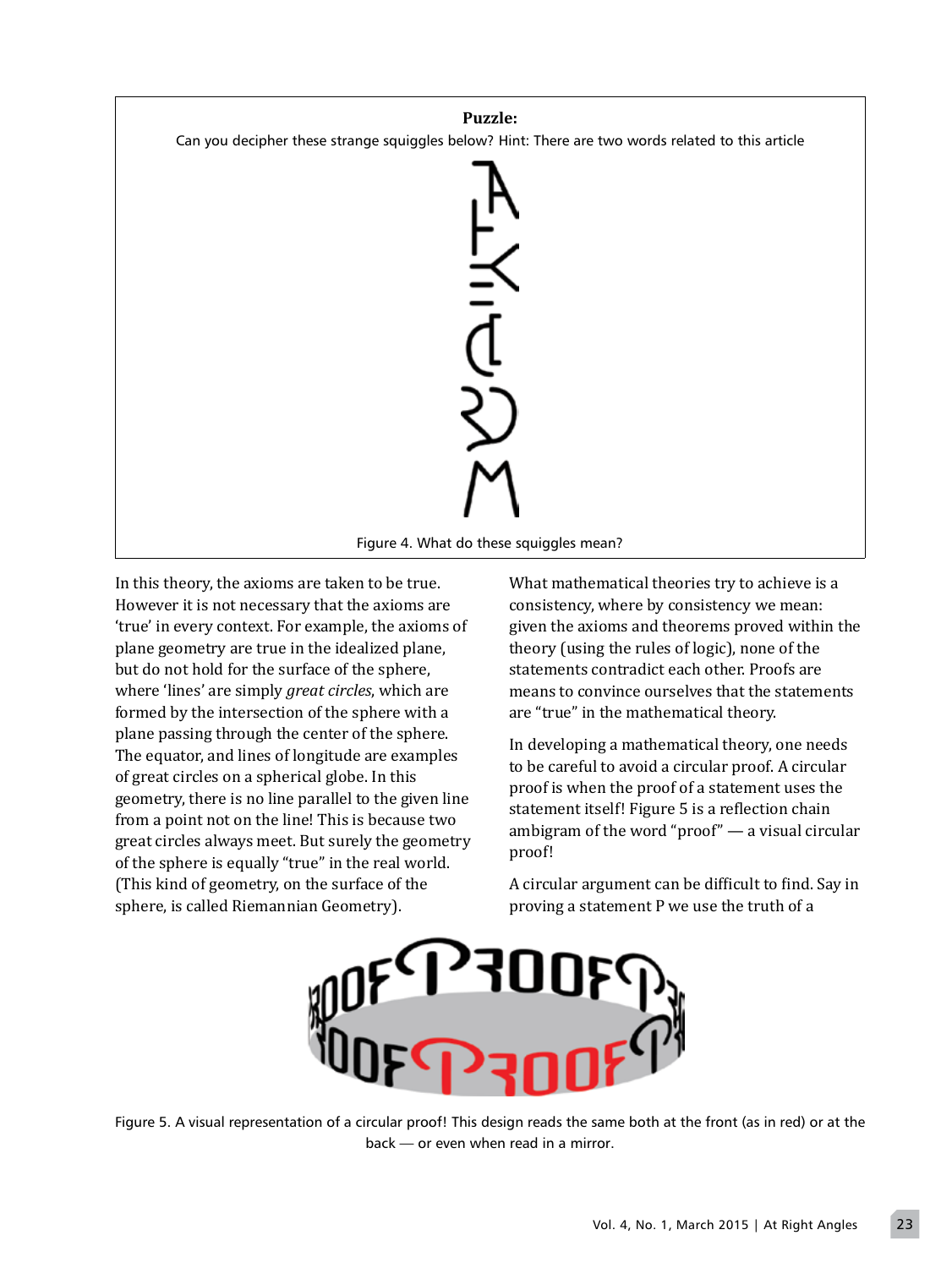statement Q. But the proof of the statement Q involves the statement P. A good example of circular reasoning is in the book Catch 22,

"You mean there's a catch?"

"Sure there's a catch", Doc Daneeka replied. "Catch-22. Anyone who wants to get out of combat duty isn't really crazy."

There was only one catch and that was Catch-22, which specified that a concern for one's own safety in the face of dangers that were real and immediate was the process of a rational mind. Orr was crazy and could be grounded. All he had to do was ask; and as soon as he did, he would no longer be crazy and would have to fly more missions. Orr would be crazy to fly more missions and sane if he didn't, but if he was sane, he had to fly them. If he flew them, he was crazy and didn't have to; but if he didn't want to, he was sane and had to. Yossarian was moved very deeply by the absolute simplicity of this clause of Catch-22 and let out a respectful whistle.

"That's some catch, that Catch-22," he observed.

"It's the best there is," Doc Daneeka agreed.

Or in the character Tippler in the Little Prince who says he drinks so that he may forget that he is ashamed of drinking! As the little prince says,

"The grown-ups are certainly very, very odd."

In mathematics circular proofs show up when something that is assumed is then used to prove the same thing. For instance here is a circular proof of the Pythagorean theorem.

Let  $\triangle ABC$  be a right triangle with sides a, b, c. As usual, let  $c$  be the hypotenuse, the side opposite the right angle  $C$ . We know that  $\sin B = b/c$  and  $\cos B = a/c$ .

Now using the elementary trigonometric identity  $\cos^2 B + \sin^2 B = 1$ , we find that  $\left(\frac{a}{c}\right)^2 + \left(\frac{b}{c}\right)^2$  $\int_{0}^{2}$  = 1, or  $a^2 + b^2 = c^2$ , as required.

The only problem with this proof is that it presupposes the Pythagorean theorem—the very theorem that it sets out to establish.The proof of  $\cos^2 B + \sin^2 B = 1$  relies on the Pythagorean Theorem! This is a good example of a vicious circle (see the design for *ouroboros*, Figure 6, for another, more lethal, variant of a vicious circle!).

Why do Mathematicians not allow any contradictions in the theories they build?

Mathematicians avoid contradictions because they can completely destroy the entire theory. This is because of a theorem of logic: *a false proposition implies any proposition*. �iven that a false statement implies *any* statement, there is not much point in having a theory that has false



Figure 6. A chain rotation ambigram for the word "ouroboros" representing the idea of a snake eating its own tail. The idea of the ouroboros has recurred throughout history – such as the image in the middle, which is from a late medieval alchemical manuscript (courtesy Wikimedia Commons).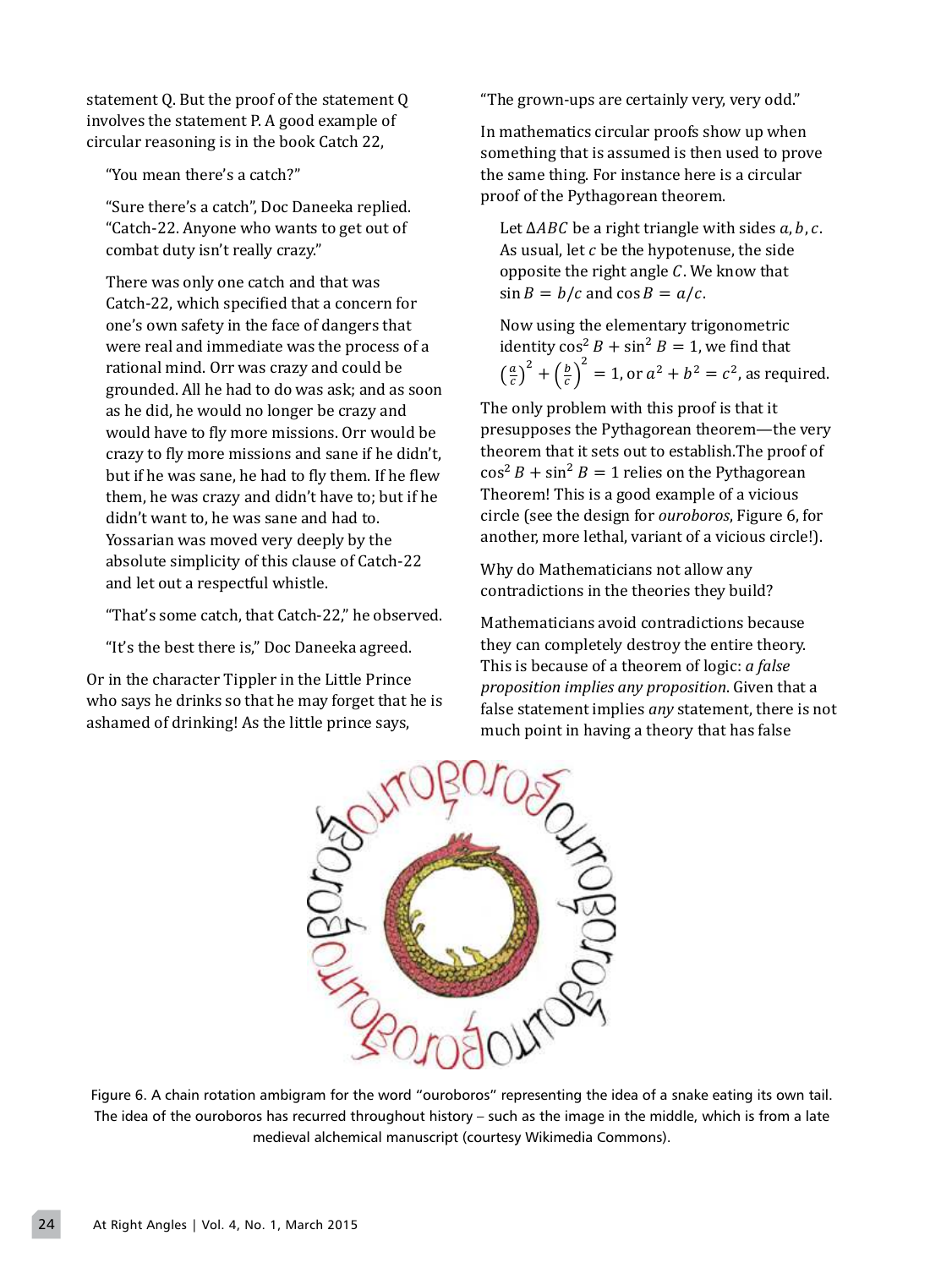Figure 7. An ambigram about the relationship of math to truth

statements. For instance, on the one hand, we can prove a statement such as: There are an in�inite number of prime numbers (as Euclid did over 2000 years ago). However, if even *one* false statement creeps into our mathematical universe, we can also prove that: There are only finitely many prime numbers! Or that there are exactly 317 prime numbers. Or that there are no prime numbers! Or that prime numbers are made of sweet buttermilk!

An example of a 'Proof' using a false proposition is this famous (probably apocryphal)story about the philosopher and mathematician Bertrand Russell (as retold by Raymond Smullyan in his classic book *What is the name of this book?).* Russell once told a dinner audience that "a false proposition implies any proposition." He was challenged to show that if  $2+2=5$  (clearly a false statement) then he could prove that he (Russell) is the Pope. Russell then responded as follows:

Given that  $2+2=5$ . Subtract 3 from both sides to get  $1=2$ . Now consider the following statements: The Pope and I are two. But  $2=1$ . So the Pope and I are one. Thus I am the Pope!

Note that starting from a false statement we end up with a nonsensical statement that "Russell is the Pope'. Thus something is wrong with the argument.

Mathematicians avoid contradictions like the plague (even more than writers avoid clichés). This is the reason why we insist on proofs in mathematics—to convince ourselves that all the statements are true. Figure 6 is a design where "math" rotates to read the word "truth."

Sometimes contradictions lead to paradoxes (or apparent paradoxes). Paradoxes are contradictory statements and have to be false. But since false statements are not allowed, there has to be some flaw in the reasoning. Resolving these paradoxes helps us understand the flaws in our reasoning. And more importantly, thinking about these paradoxical situations is fun.

Before we get into some serious self-contradictory paradoxes here is one that goes back a while – and one that turns out not to be a paradox if addressed with the right mathematical tools.

## **Zeno's Paradox**

Zeno's paradoxes are about the impossibility of motion. A simple example is as follows. Suppose you have to go from a point A to a point B, which are 1 km distant from each other. Then first you have to reach halfway, a distance of half a km away. Then you have to go from mid point of AB (say  $A_1$ ) to B. Again you have to first go half the distance  $A_1B$  which is one-fourth of a km. Next we have to go half the remaining distance, that is, one-eighth of a km. Going on in this fashion, Zeno asserted that we can never reach B. In other words, it is impossible to go from A to B. Thus Zeno showed by this argument that motion is impossible!

What is wrong with Zeno's argument? Zeno's paradoxes forced philosophers and mathematicians to think of the *continuum* and concepts such as in�inite series. In our example above, we �ind that

$$
1 = \frac{1}{2} + \frac{1}{4} + \frac{1}{8} + \frac{1}{16} + \cdots
$$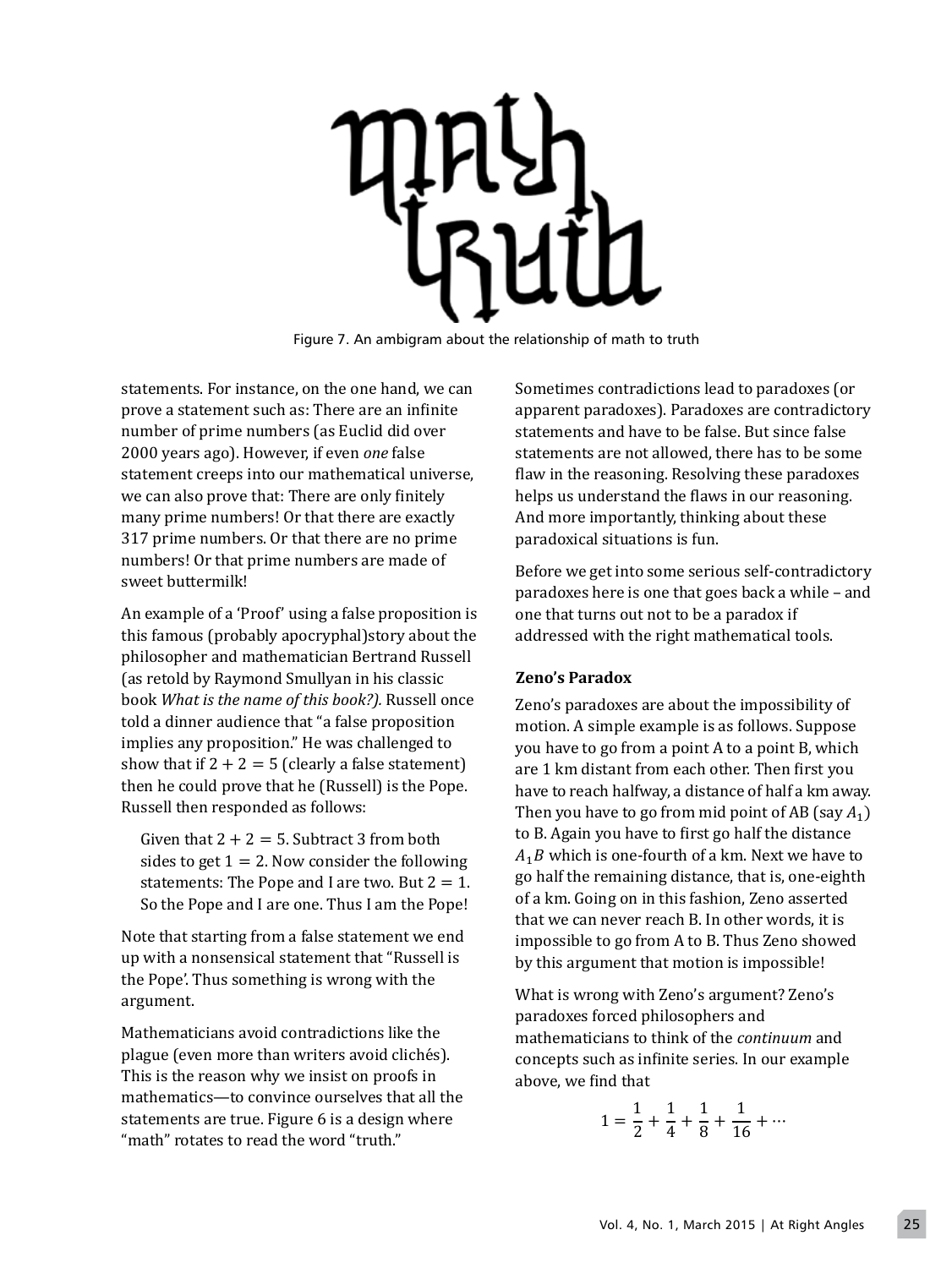

Figure 8. A 'proof by pictures' of the sum of the geometric series and how an infinite number of additions can lead to a finite sum



Figure 9. A visual Zeno Paradox, where "Zeno" gradually transforms to "Zero" – where the letter "n" changes step by step to the letter "r." Is Zeno ever Zero?

which follows from the formula for the sum of the geometric series. Figure 8 shows a "proof by pictures" of this series. We can use the concept of infinite series to resolve Zeno's paradox, by noting that the sum of an infinite number of additions can be a finite quantity.

Figure 9 shows an ambigrammatic approach to Zeno's paradox; here the word Zeno tends to Zero!

In the Geometric Series, the infinite sum is a finite quantity. The ambigram of Figure 10 is about the word "Finite" written in such a manner that it becomes the symbol for infinity!



Figure 10. Finite reflection in a circle. The word finite repeats in a circle – and is also reflected in a mirror. Taken together the main image and its reflection from the symbol for infinity.